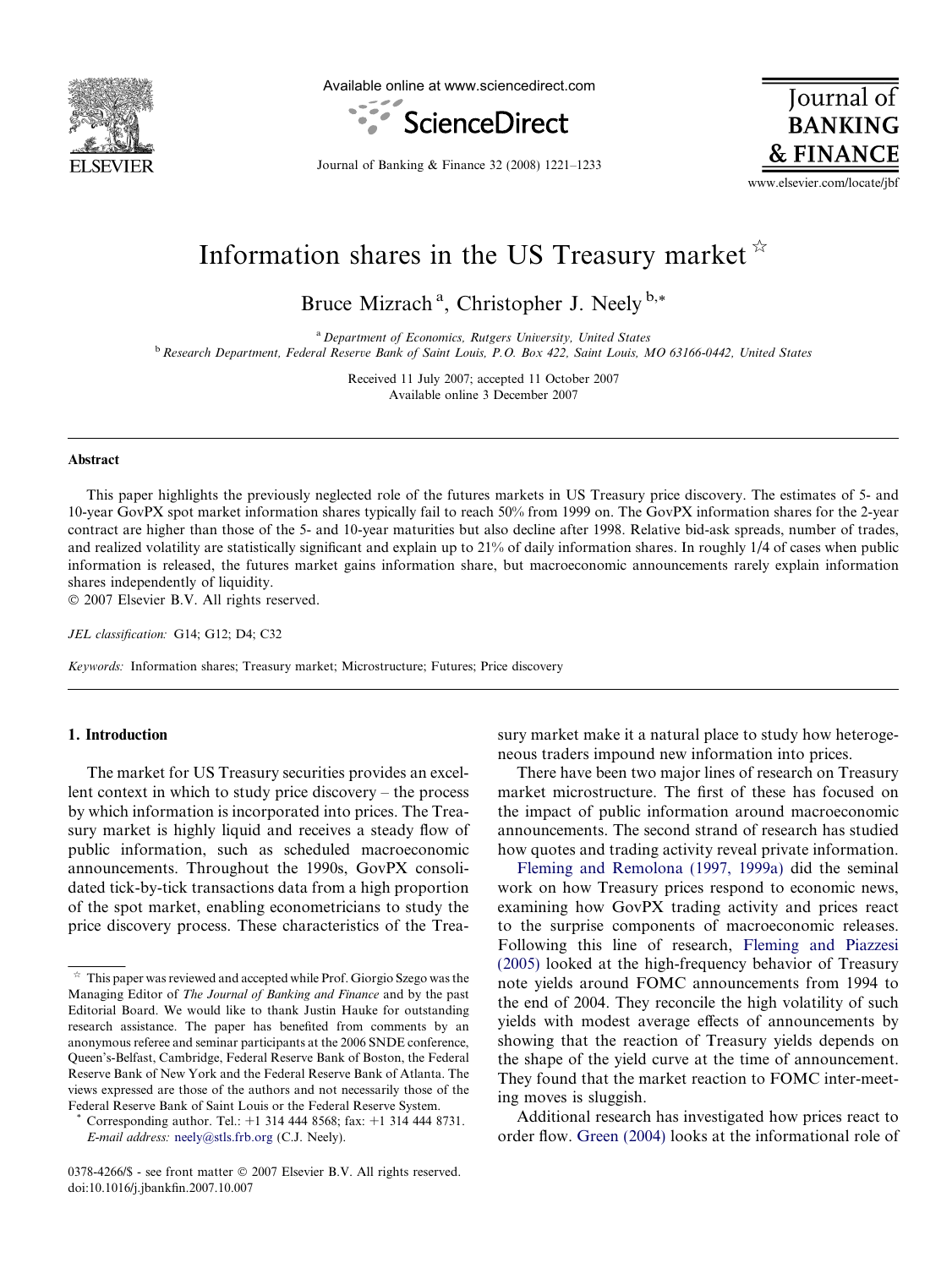trading around announcements. Using the [Madhavan,](#page-12-0) [Richardson and Roomans \(MRR, 1997\)](#page-12-0) model and GovPX data on the most recently issued 5-year Treasury note, from July 1, 1991, through September 29, 1995, Green finds that trades have a greater informational role in the 15 min after macroeconomic announcements and that order flow reveals information about the riskless rate. With a vector autoregressive (VAR) model and GovPX data from January 1992 through December 1999, [Brandt and Kavajecz](#page-12-0) [\(2004\)](#page-12-0) find that order flow imbalances (excess buying or selling pressure) account for up to 26% of the day-to-day variation in US Treasury yields on non-announcement days. The paper also finds that price discovery is important to understanding the yield curve. [Cohen and Shin \(2003\)](#page-12-0) estimate a VAR on quotes and signed trades of 2-, 5- and 10 year on-the-run US Treasury notes. They confirm the results of [Hasbrouck \(1991\)](#page-12-0) – order flow causes prices – but found that there is often a curious positive feedback effect: price increases seem to generate buying pressure during periods of market stress and volatility.

Not all Treasury market microstructure research investigates the reactions to announcements or order flow. [Boni](#page-12-0) [and Leach \(2004\)](#page-12-0) also use the GovPX data from October 1997 to investigate depth discovery – the process by which traders determine the quantity that can be traded at a particular price – in Treasury markets.

The bond market microstructure literature, with a few exceptions, has largely ignored the important futures market in Treasury instruments, however, leaving the findings incomplete. [Tse \(1999\)](#page-12-0) finds that the Tokyo market reveals more information about Japanese government bond futures than does the London market. [Upper and Werner](#page-12-0) [\(2002\)](#page-12-0) examine how Bund price discovery shifts from spot to futures markets at times of crises. [Brandt et al. \(2007\)](#page-12-0) show that futures and spot market order flow are useful in predicting daily returns in each market and that the type of trader influences the effect of order flow. [Campbell and](#page-12-0) [Hendry \(2006\)](#page-12-0) look at the 10-year note and futures contracts in both the United States and Canada.

The goal of this paper is to model interaction between the GovPX spot markets and the Chicago Board of Trade (CBOT) futures market. Our paper extends the price discovery literature in several ways. This paper is the first to estimate the [Hasbrouck \(1995\) and Harris et al. \(2002\)](#page-12-0) price discovery measures for several maturities of US Treasury instrument spot and futures markets. We establish that the futures and the basis adjusted on-the-run Treasury securities are cointegrated. This enables us to compare the price discovery from liquid spot markets with futures instruments and to compute the speed of adjustment to equilibrium. The futures data contribute substantially to price discovery, often dominating the GovPX market. Studies that exclude futures data might be misleading or incomplete.

After characterizing the information share measures, we document and explain the cross-sectional and intertemporal variation in those measures. While information shares vary substantially day-to-day, a given market's relative

share of trades, spread size and realized volatility strongly explain its contribution to price discovery. This enables us to estimate information shares out-of-sample or when there is missing data.

We find that days of macroeconomic announcements modestly raise futures market information shares, particularly in a 1-h window after the announcement. Macro announcements appear to have their effects on information shares through liquidity/volatility variables, however. The latter variables subsume the effects of news releases. In contrast, FOMC-related events have essentially no effect on information shares.

### 2. A model with multiple markets

Price discovery seeks to identify which of several markets tends to incorporate permanent changes in asset prices first. That is, to what extent does a market ''discover" the price to which all markets for the security are tending in the long run.

There are two standard methods by which one can apportion weights to markets in the process of price discovery: The [Hasbrouck \(1995\)](#page-12-0) information share  $(H)$  and the [Harris](#page-12-0) [et al. \(2002\)](#page-12-0) measure (HMW) which utilizes the [Gonzalo](#page-12-0) [and Granger \(1995\)](#page-12-0) permanent–transitory decomposition. The Hasbrouck share  $H$  is the contribution of shocks to market *i* on the total variance of the permanent component of prices. The HMW weights can be interpreted as the limits of the changes in the price with respect to the elements of the shock vector, as the time horizon goes to infinity.

Both of these methods start with the observation that asset prices appear to be very persistent, and one is generally unable to reject that such prices are  $I(1)$ . Arbitrage prevents prices of the same security from diverging in different markets, however.  $I(1)$  behavior in individual prices, combined with stationary linear combinations of those prices, implies that prices of similar assets in different markets can be considered a cointegrated process.

#### 2.1. Error-correction model

[Hasbrouck \(1995\)](#page-12-0) developed the standard measure of price discovery for multiple markets. He argued that prices  $p_{i,t}$  in market *i* should deviate from some unobservable fundamental price,  $p_t^*$ , only by some transient noise:

$$
p_{i,t} = \beta_{i,t} p_t^* + \xi_{i,t}.
$$
 (1)

In the case of the Treasury market, a range of maturities can be delivered at expiry, so our model extends Hasbrouck to allow for basis adjustments between similar but not identical instruments.<sup>1</sup>

<sup>&</sup>lt;sup>1</sup> It is quite common with derivative securities to have multiple assets which can be delivered at expiry, and neither the Hasbrouck model nor the price discovery framework requires the securities to be identical. For the decomposition we propose in Section [2.4,](#page-3-0) we only need the prices to be cointegrated. This relationship exists theoretically because of arbitrage between highly correlated substitutes, and we confirm the cointegration link empirically.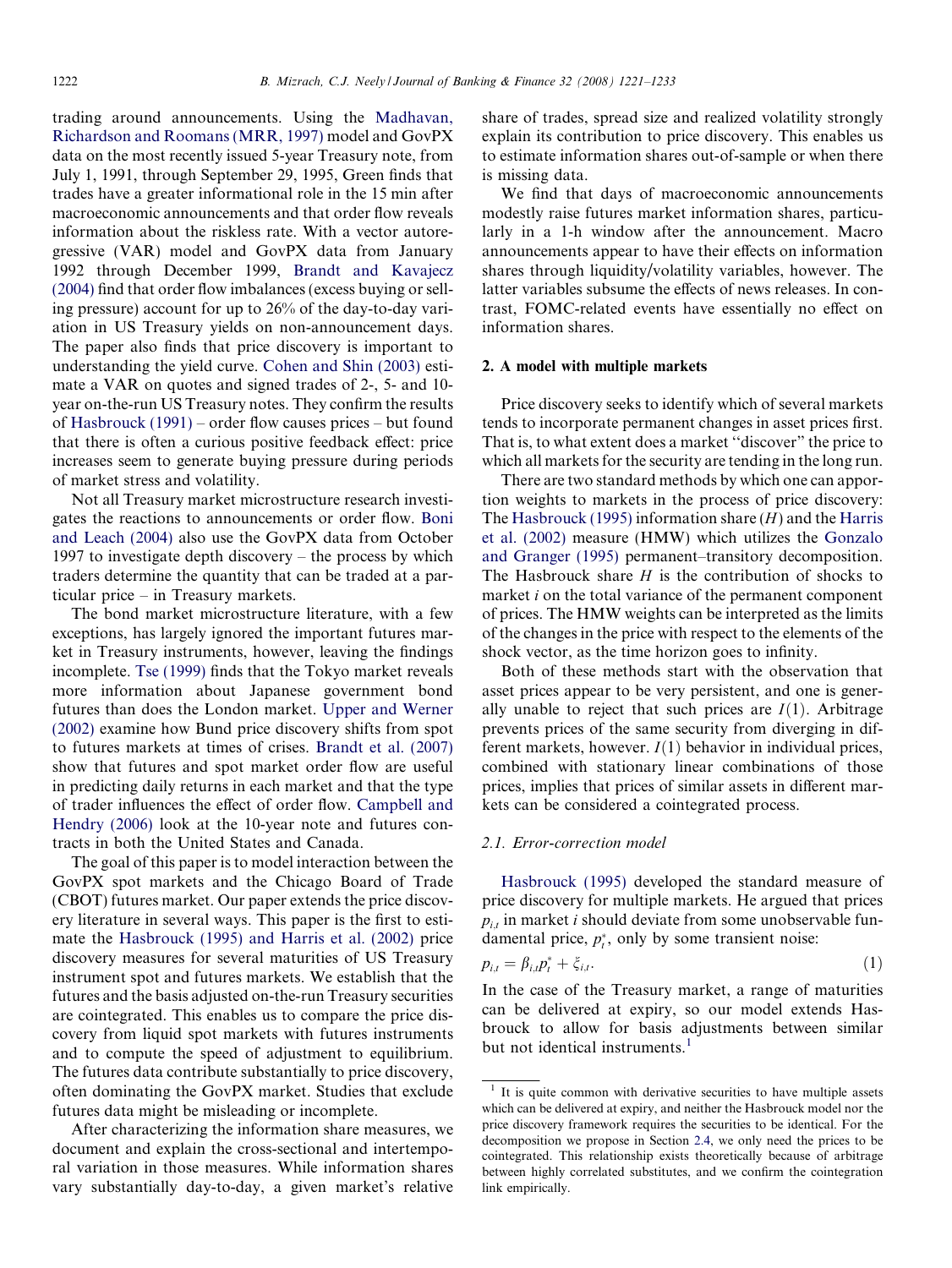<span id="page-2-0"></span>The fundamental price itself is assumed, like before, to be a random walk:

$$
p_t^* = p_{t-1}^* + \eta_t. \tag{2}
$$

The error terms may be contemporaneously and serially correlated,

$$
cov(\xi_{i,t}, \xi_{j,t-k}) = \omega_{i,j,t-k}
$$
\n(3)

with  $\text{Var}(\eta_t) = \sigma_{\eta}^2$ .

If the price series are  $I(1)$ , cointegrated, and have an *rth* order VAR representation,

$$
p_t = \Phi_1 p_{t-1} + \Phi_2 p_{t-2} + \cdots + \Phi_r p_{t-r} + \varepsilon_t,
$$

it follows that returns,

$$
r_{t} = \begin{bmatrix} p_{1,t} - p_{1,t-1} \\ \vdots \\ p_{N,t} - p_{N,t-1} \end{bmatrix} = \Delta p_{t}
$$
 (4)

which share a common random walk fundamental, have the convenient [Engle and Granger \(1987\)](#page-12-0) error-correction representation,

$$
\Delta p_t = \alpha z_{t-1} + A_1 \Delta p_{t-1} + \dots + A_r \Delta p_{t-r-1} + \varepsilon_t, \tag{5}
$$

where  $z_t$  is the error-correction term of rank  $N - 1$ .

In most price discovery applications,  $z_t$  is a vector of differences in prices between markets. Because futures prices are not directly comparable to spot bond prices,  $z_t$  includes coefficients  $\beta_{i,t}$  that adjust for daily changes in basis,

$$
z_{t-1} = \begin{bmatrix} p_{1,t-1} - \beta_2 p_{2,t-1} \\ \vdots \\ p_{1,t-1} - \beta_N p_{N,t-1} \end{bmatrix} .
$$
 (6)

The coefficients,  $\alpha$  ( $\alpha > 0$ ), reveal the speed with which deviations between the prices in market 1 and the other markets are corrected. Other things equal, a larger  $\alpha_i$  indicates a greater speed of correction to the price in market 1 and less price discovery in market j.

#### 2.2. Futures basis adjustment

A bond is a security that pays a known income (the coupon yield). If one is trading at time  $t, (t < T < N)$ , there are two ways to obtain an  $n$ -year bond, maturing at  $N$ , to hold in one's portfolio at time  $T: (1)$  buy the asset in the spot market, at price  $p_{tN}$ , and hold the bond until T; or (2) buy the n-year bond through a futures contract for delivery at T, at price  $f_{t,T,N}^{\text{cash}}$ . Buying the bond in the spot market requires an immediate outlay of cash but garners the purchaser the accrued interest on the bond from purchase to delivery. The absence of arbitrage ensures the following relation between the cash futures price and the cash spot price,

$$
\frac{f_{t,T,N}^{\text{cash}}}{(1 + r_{t,T})^{T-t}} = p_{t,N}^{\text{cash}} - I_{t,T,N},
$$
\n(7)

where  $I_{t,T,N}$  is the (time t) value of accrued interest on the bond from the trading day  $(t)$  to the contract delivery date  $(T)$ . The "cash" superscripts denote cash prices, not quoted prices. The cash price of a bond is the quoted price plus accrued interest since the last coupon payment.

$$
p_{t,N}^{\text{cash}} = p_{t,N}^q + A I_{t,N}, \tag{8}
$$

where the superscript q denotes quoted prices, and  $AI$ <sub>t,N</sub> is the accrued interest, since the last coupon payment, on the given n-period bond. Note that the interest accrued between the trading day and the expiration day,  $I_{tTN}$ , is distinct from the interest accrued from the last coupon payment to the trading day,  $AI_{t,N}$ .

In addition to distinguishing between cash and quoted prices, the CBOT allows the party with a short position to pick which bond it will deliver. The cash received for futures settlement depends on which bond is delivered through a conversion-factor and the accrued interest on the particular bond at the time of settlement. For a given deliverable bond, maturing at  $N$ , the cash received by the party with the short position is as follows:

$$
f_{t,T,N}^{\text{cash}} = f_{t,T,N}^q \mathbf{C} \mathbf{F}_N + \mathbf{A} \mathbf{I}_{t,N}, \tag{9}
$$

where  $CF_N$  is the CBOT's conversion-factor that depends on which bond is actually delivered.

Parties with the short position will pick the cheapest-todeliver bond by minimizing the net cost of delivery (purchasing the bond in the spot market less cash received) over all eligible bonds,

$$
\min_{\tilde{N}} \left( p_{t,\tilde{N}}^{\text{cash}} - f_{t,T,\tilde{N}}^{\text{cash}} \right)
$$
\n
$$
= \min_{\tilde{N}} \left[ p_{t,\tilde{N}}^{q} + \mathbf{AI}_{t,\tilde{N}} - \left( f_{t,T,\tilde{N}}^{q} \mathbf{CF}_{\tilde{N}} + \mathbf{AI}_{t,\tilde{N}} \right) \right]
$$
\n
$$
= \min_{\tilde{N}} \left[ p_{t,\tilde{N}}^{q} - f_{t,T,\tilde{N}}^{q} \mathbf{CF}_{\tilde{N}} \right],
$$
\n(10)

where  $\tilde{N}$  indexes the eligible bonds. The bond that minimizes this quantity is known as the cheapest-to-deliver (CTD).

Assuming that the CTD bond is known and matures at N, (7) implies the following relation for quoted spot and futures prices:

$$
\frac{f_{t,T,N}^q CF_N + AI_{T,N}}{(1 + r_{t,T})^{T-t}} = p_{t,N}^q + AI_{t,N} - \frac{I_{t,T,N}}{(1 + r_{t,T})^{T-t}}.
$$
\n(11)

Therefore, the relation between quoted spot and futures prices  $(11)$  for the conversion-factor adjusted *n*-period bond is approximately linear, within a day,

<sup>&</sup>lt;sup>2</sup> Here we assume away any difference between forward and futures prices by assuming that the futures price is paid at delivery rather than being marked to market.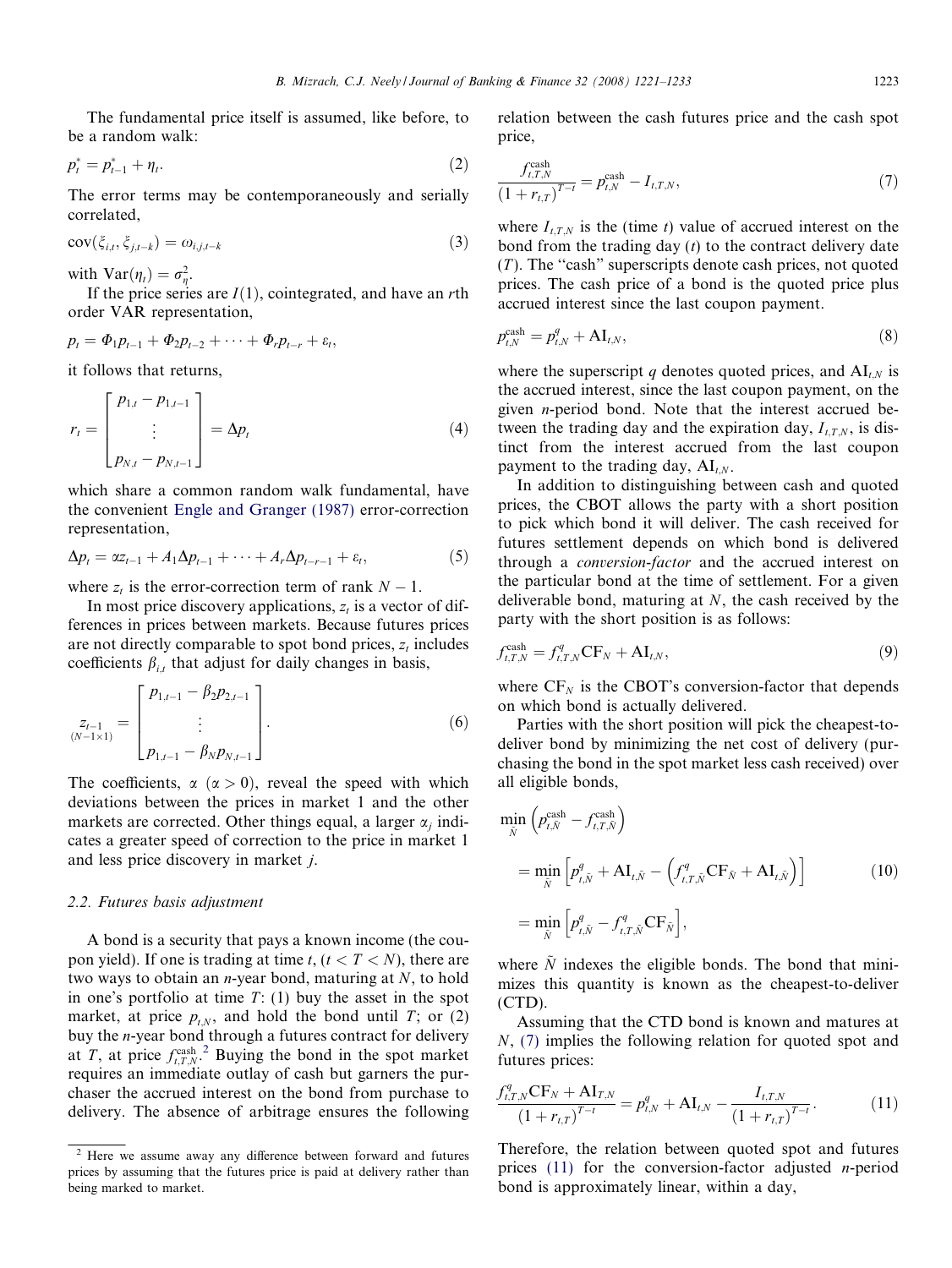<span id="page-3-0"></span>
$$
\frac{f_{t,T,N}^q CF_N}{(1 + r_{t,T})^{T-t}} = p_{t,N}^q + AI_{t,N} - \frac{AI_{T,N}}{(1 + r_{t,T})^{T-t}} - \frac{I_{t,T,N}}{(1 + r_{t,T})^{T-t}}.
$$
\n(12)

The only quantity in  $(12)$  – besides the quoted spot and futures prices – that varies within the day is the discount rate,  $(1 + r_{t,T})^{T-t}$ . If this quantity is not too variable within the day, compared to spot and future prices, then intraday spot and futures prices are effectively cointegrated.3 This discount rate assumption seems reasonable for our relatively close-to-maturity futures contracts compared with the prices of the much longer time-to-expiry of the 2-, 5- and 10-year instruments.

A difficulty with directly using the relation in (12) is that the CTD bond is almost always an off-the-run bond, but these bonds are too illiquid to contribute much to price discovery. The most liquid spot market instruments (by far) are on-the-run bonds. We would like to compare price discovery in the futures market to the most liquid, but still closely related, on-the-run spot market instruments. To compare on-the-run bond prices to futures prices, we need to assume that the on-the-run and the CTD off-the-run bond prices are cointegrated. $4$  We assume that a linear relation links the prices of these bonds of similar maturity,

$$
p_{t,N^*}/CF_{N^*} = \beta_n p_{t,N}/CF_N, \tag{13}
$$

where  $N^*$  denotes quantities pertaining to the CTD bond, N pertains to the on-the-run bond and  $\beta_n$  is adjusted each day in our estimation. The conversion factors are constant within our daily estimation period. Later, we will show that the use of daily betas is innocuous. There is no evidence of intraday variation in the  $\beta_n s$ and that the qualitative inference is very robust to further restricting variation in  $\beta_n$ , including setting it equal to one.

The ranges of the maturities that may be delivered for each contract are fairly narrow. In the case of the 2-year, the permissible range is only 3 months. Deliverable instruments for the 5-year note have remaining maturities from 4 years and 2 months to 5 years and 3 months. The deliverable maturity range for the 10-year is between 6.5 years and 10 years. In any case, the assumption of a linear, cointegrating relation is ultimately an empirical one which we will test.

# 2.3. Cointegration between the on-the-run spot and adjusted futures prices

Our analysis of the information shares requires the spot and futures prices to be cointegrated. Arbitrage between spot and futures markets will ensure cointegration between the cheapest-to-deliver (CTD) bond and the futures contract. Arbitrage will also closely link prices of the cheapest-to-deliver (CTD) bond and the close-in-maturity on-the-run instrument. Therefore the futures price and the on-the-run prices should be closely linked. We next show that the on-the-run bonds and the conversion-factor adjusted futures prices are, in fact, cointegrated.

Denote by  $\hat{u}_t$  the estimated difference between on-therun Treasury price  $p_{tN}$  and the basis adjusted futures price,  $CF_N f_{t,N}^q$ ,

$$
\hat{u}_t = p_{t,N}^q - \hat{\beta}_n \mathbf{CF}_N f_{t,N}^q. \tag{14}
$$

Note that the conversion-factor pertains to the on-the-run instrument.

We need to show that  $\hat{u}_t$  is a stationary process. We follow the suggestion of [Engle and Granger \(1987\)](#page-12-0) to use the augmented Dickey–Fuller (ADF) test on the residuals,

$$
\Delta \hat{u}_t = \phi_0 \hat{u}_{t-1} + \sum_{i=1}^k \phi_i \Delta \hat{u}_{t-i} + \varepsilon_t.
$$
\n(15)

[Pesavento \(2004\)](#page-12-0) shows that the ADF test has good size and reasonable power properties for our sample size, 400 daily 1-min returns, and  $R^2$  of around 0.20. A rejection of the unit root, using the *t*-ratio on  $\phi_0$ , indicates that the spot and futures markets are cointegrated. Even with our daily sample, we can reject the null of no cointegration in 98.7% of the cases for the 2-year, 98.5% for the 5-year, and 94.2% for the 10-year. We find this evidence very persuasive, given the well known difficulty of rejecting the unit root hypothesis for alternative hypotheses that imply persistent data.

Establishing that the basis adjusted futures price and the on-the-run spot market bond appear to be cointegrated is, to our knowledge, a new result.

### 2.4. Information shares

#### 2.4.1. Hasbrouck measure

[Hasbrouck \(1995\)](#page-12-0) introduced the notion of information share, which is derived from the [Stock and Watson \(1988\)](#page-12-0) permanent/transitory decomposition. The vector moving average (VMA) representation for returns provides the elements necessary to calculate the information share,

$$
\Delta p_t = \Psi(L)\varepsilon_t. \tag{16}
$$

Hasbrouck notes that the sum of the  $N \times N$  moving averrassreden notes that the sum of the lower moving average matrices,  $\Psi(1) = \sum_{j=0}^{\infty} \Psi(L^j)$ , represents the long-run multipliers, the permanent effect of the shock vector on all the cointegrated security prices.

Fortunately, the error-correction framework provides the long-run multipliers,  $\Psi(1)$ , far more compactly than

<sup>&</sup>lt;sup>3</sup> In addition to the cointegration of the spot and futures prices, the daily return series are highly correlated. Daily spot and futures returns have a correlation of 76.2% for the 2-year note, 93.0% for the 5-year, and 96.2% for the 10-year. Given that the spot and futures prices are noisy estimates of the unobserved equilibrium price at any given time, these are very high correlations.

<sup>4</sup> The existence of the off-the-run puzzle indicates that one would expect the on- and off-the-run prices to move together, for the bonds to be close substitutes. Note that our cointegration requirement does not preclude a level difference between on- and off-the-run bonds.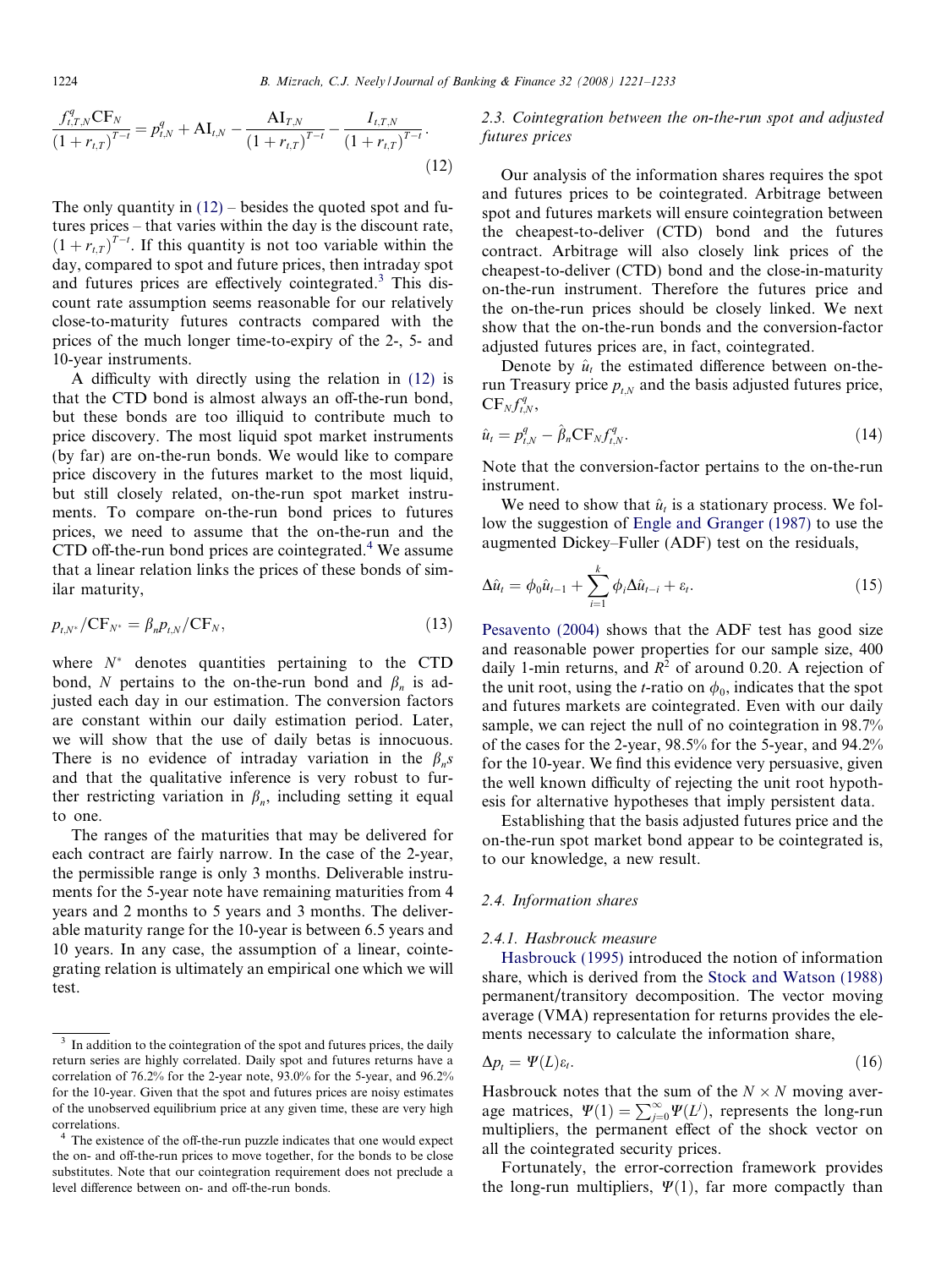<span id="page-4-0"></span>summing the VMA coefficients. [Baillie et al. \(2002\)](#page-12-0) show that,

$$
\Psi(1) = \beta_{\perp} \pi \alpha'_{\perp} = \pi \begin{bmatrix} \gamma_1 & \cdots & \gamma_N \\ \vdots & & \vdots \\ \gamma_1 & \cdots & \gamma_N \end{bmatrix}, \qquad (17)
$$

where  $\pi$  is a scalar factor under our assumption of a single common factor.  $\beta_{\perp}$  and  $\alpha_{\perp}$  are the *orthogonal complements*<sup>5</sup> of the original parameter vectors in [\(6\) and \(5\).](#page-2-0) Because the prices are cointegrated, each error term must have the same long-run impact on prices. This means that all the rows in (17) are identical.

To obtain the contributions of shocks to market i on the permanent component of prices, we follow Hasbrouck and perform a Choleski decomposition on  $\Omega = E[\varepsilon_i \varepsilon'_i]$ , the  $N \times N$  covariance matrix, to find a lower triangular matrix M, whose i, jth element we denote  $m_{ij}$ , such that  $MM' = \Omega$ . We now define, in the same manner as [Baillie et al. \(2002\),](#page-12-0) the Hasbrouck information share for market j,

$$
H_{j} = \frac{\left[\sum_{i=j}^{n} \gamma_{i} m_{ij}\right]^{2}}{\left[\sum_{i=1}^{n} \gamma_{i} m_{i1}\right]^{2} + \left[\sum_{i=2}^{n} \gamma_{i} m_{i2}\right]^{2} + \dots + \left(\gamma_{n} m_{nn}\right)^{2}},
$$
(18)

where the  $\gamma_i$  are the elements of row *i* of the long-run multipliers in (17).

The denominator is the total variance of the permanent component of the one-step price change; it can equivalently be written as  $\gamma' \Omega \gamma$ , where  $\gamma$  is the  $N \times 1$  vector consisting of the  $\gamma_i$ s. The numerator is the *j*th shock's contribution to the variance of the permanent component of prices, including the covariance of the jth shock with shocks  ${j + 1, j + 2}$ ,  $..., N$ . That is, market *j*'s information share is the proportion of variance in the common factor that is attributable to shocks in market j.

The Hasbrouck information share is closely related to the forecast error decomposition in conventional VAR modeling. Like that decomposition, it may be sensitive to the ordering of the variables in the VAR – which is an implicit identification scheme – if the errors  $\varepsilon_t$  are contemporaneously correlated. That is, the Hasbrouck share of the jth market will generally include the variance of the jth shock plus the contribution of the covariance of the jth shock with later shocks. Putting a variable earlier in the ordering will increase its information share. In a two-variable system, the two possible orderings will provide upper and lower bounds on the information shares of the variables. In larger systems, the first and last orderings will give the greatest/ least possible information share for a given variable.

Systems with correlated errors create inherent uncertainty about information shares. This uncertainty reflects the fact that one simply cannot identify price leadership between two markets when the prices in those markets move together during the sampling interval. Longer sampling intervals create higher correlations between markets, increasing the ambiguity about information shares. [Has](#page-12-0)[brouck's \(1995\)](#page-12-0) study used a one-second sampling interval and found that the lower and upper bounds were very close. Most studies use longer sampling intervals and find that the lower/upper bounds are much wider and that inference depends to some degree on the ordering of the variables. This paper reports both the Hasbrouck lower- and upperbound ( $H_L$  and  $H_U$ ) estimates for the GovPX market share.

#### 2.4.2. Harris–McInish–Wood measure

The literature contains an active and ongoing discussion on the interpretation of the information share. [Harris et al.](#page-12-0) [\(2002\)](#page-12-0) have argued for the use of an alternative decomposition based on the [Gonzalo and Granger \(1995\)](#page-12-0) common factor approach.

Gonzalo and Granger decompose the price vector into permanent,  $g_t$ , and transitory,  $h_t$ , components,

$$
p_t = \theta_1 g_t + \theta_2 h_t, \tag{19}
$$

where the permanent component is a linear combination of current prices,  $g_t = \Gamma p_t$ . The additional identifying assumption that  $h_t$  does not Granger-cause  $g_t$  implies that  $\theta_1 = \beta_{\perp} \alpha'_{\perp} = (\gamma_1, \gamma_2, \dots, \gamma_N)'$ , where the  $\gamma_i$ 's are defined in (17). The weights given to price discovery are defined as the partial derivative of the permanent component with respect to shocks. In our notation, we define them as

$$
HMW = \frac{\gamma_j}{\sum_{i=1}^{N} \gamma_i}.
$$
\n(20)

What is the relation between the Hasbrouck information share and the HMW permanent–transitory price weights? Both measures are defined in terms of the orthogonal complement  $\alpha_{\perp}$  to the cointegrating vector, but they differ in how this information is used. [de Jong \(2002\)](#page-12-0) points out that the Hasbrouck information share vector includes the  $\gamma$ 's, but they are normalized by the total variance of the common trends innovations. The HMW weights can be interpreted as the limit of the change in the price with respect to the shock vector, as the time horizon goes to infinity. H measures each shock's share of the variance of the one-step-ahead permanent component. Uncorrelated shocks and similarly sized shocks (across markets) will equalize the measures. [de Jong \(2002\)](#page-12-0) compares the relation between the two measures to the relation between a regression coefficient (HMW) and a partial  $R^2$  (H).

Which measure is better? De Jong says that both measures have their merits. The HMW measure permits one to reconstruct the efficient price history from the full innovation vector while Hasbrouck's information share describes how much price variation that the shocks to each market explain. De Jong believes  $H$  to be a more useful definition of price discovery. [Baillie et al. \(2002\)](#page-12-0) believe that Hasbrouck's method has more general appeal and interpretation. But [Harris et al. \(2002\)](#page-12-0) argue that the HMW measure recovers the true microstructure in a wide range of

<sup>&</sup>lt;sup>5</sup> The orthogonal complement of a vector  $\alpha$  is denoted  $\alpha_{\perp}$  and solves the linear equation  $\alpha' \alpha_{\perp} = 0$ .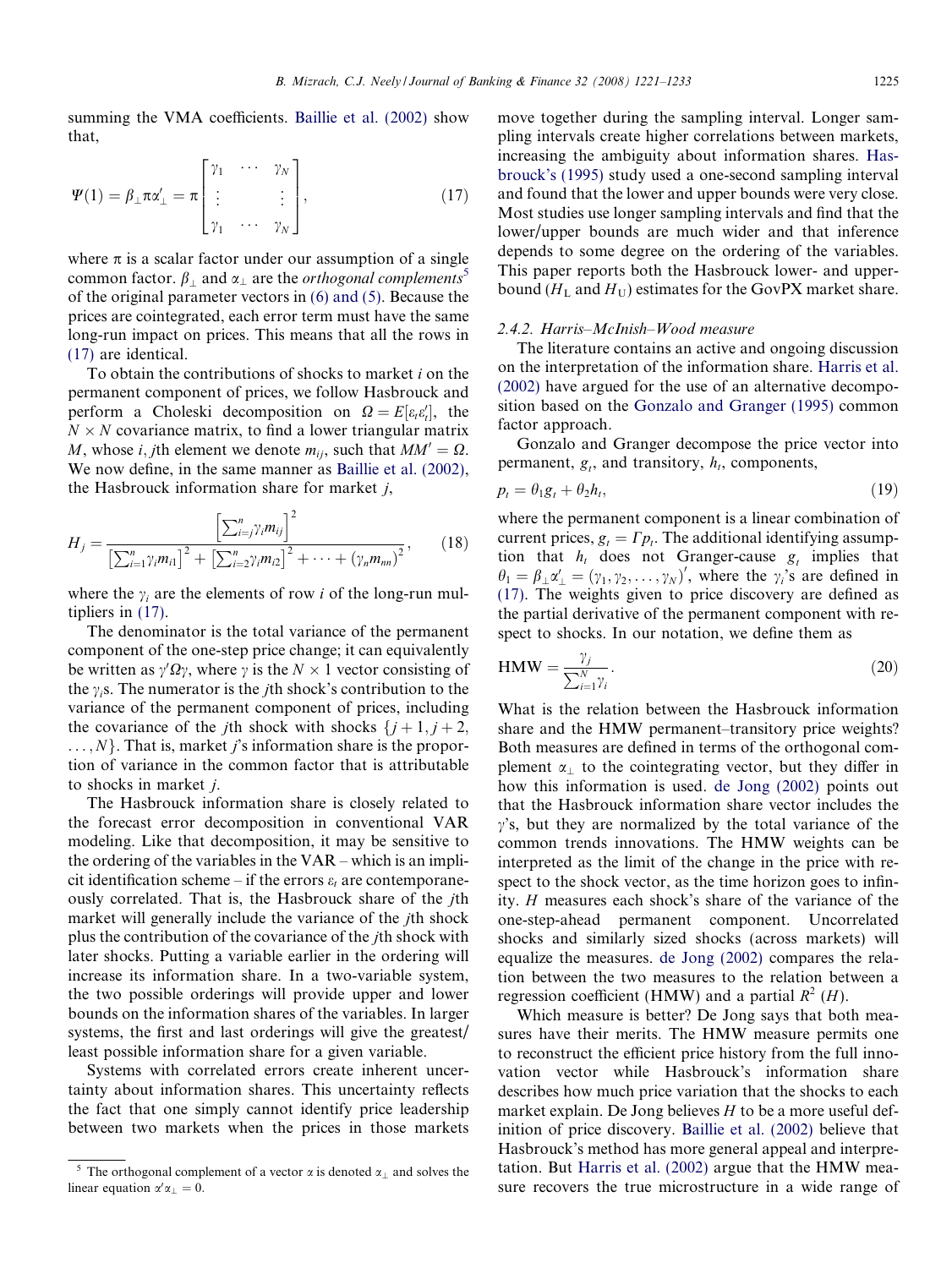financial market models. As [Lehmann \(2002\)](#page-12-0) argues, the VECM is a reduced form, so examples can be constructed in which either measure is arbitrarily good or bad. Lehmann concludes that it is sensible to report both estimates.

## 2.5. Bivariate case

The general model simplifies quite a bit in the case  $N = 2$ , as in our study of the relative information shares of the GovPX screen-based market and the futures market. We can write the error-correction representation as follows:

$$
\begin{bmatrix}\n\Delta p_{1,t} \\
\Delta p_{2,t}\n\end{bmatrix} = \begin{bmatrix}\nc_1 - \alpha_1 (p_{1,t-1} - \beta_t p_{2,t-1}) \\
c_2 + \alpha_2 (p_{1,t-1} - \beta_t p_{2,t-1})\n\end{bmatrix} + \begin{bmatrix}\n\sum_{j=1}^r -A_{1,j}^1 \Delta p_{1,t-j} + A_{1,j}^2 \Delta p_{2,t-j} \\
\sum_{j=1}^r -A_{2,j}^1 \Delta p_{1,t-j} + A_{2,j}^2 \Delta p_{2,t-j}\n\end{bmatrix} + \begin{bmatrix}\n\varepsilon_{1,t} \\
\varepsilon_{2,t}\n\end{bmatrix}.
$$
\n(21)

We follow [Baillie et al. \(2002\)](#page-12-0) by constructing information shares from the error-correction coefficients  $\alpha$  and the elements of the covariance matrix,

$$
\Omega = \begin{bmatrix} \sigma_{1,\varepsilon}^2 & \rho \sigma_{1,\varepsilon} \sigma_{2,\varepsilon} \\ \rho \sigma_{1,\varepsilon} \sigma_{2,\varepsilon} & \sigma_{2,\varepsilon}^2 \end{bmatrix} . \tag{22}
$$

After taking the Choleski decomposition, they obtain

$$
M = \begin{bmatrix} \sigma_{1,\varepsilon} & 0 \\ \rho \sigma_{2,\varepsilon} & \sigma_{2,\varepsilon} (1 - \rho^2)^{1/2} \end{bmatrix},
$$
 (23)

where  $MM' = \Omega$ . The Hasbrouck upper-bound information share of the first asset in the VAR is

$$
H_1 = \frac{\left(\alpha_2 \sigma_{1,\varepsilon} + \alpha_1 \rho \sigma_{2,\varepsilon}\right)^2}{\left(\alpha_2 \sigma_{1,\varepsilon} + \alpha_1 \rho \sigma_{2,\varepsilon}\right)^2 + \left(\alpha_1 \sigma_{2,\varepsilon} (1 - \rho^2)^{1/2}\right)^2}.
$$
 (24)

The Harris–McInish–Wood information share of the first asset in the VAR is

$$
HMW_1 = \frac{\alpha_2}{\alpha_1 + \alpha_2}.
$$
\n(25)

Note that if variances are equal ( $\sigma_{1,\varepsilon} = \sigma_{2,\varepsilon}$ ) and the covariance matrix is diagonal ( $\rho = 0$ ), the measures should be quite close.

## 3. Data

#### 3.1. GovPX

A growing literature explores the screen-based electronic trading markets in US Treasuries. The GovPX trading platform consolidated quotes and trades from nearly all the major inter-dealer brokers. $6$  [Fleming \(2003\)](#page-12-0) describes

the characteristics of liquidity in this market in the period from 1997 to 2000. [Mizrach and Neely \(2006\)](#page-12-0) characterize the shift of the interdealer market to electronic trading.

Three types of Treasury securities are captured in Gov-PX. The on-the-run Treasury is the most recently auctioned security of a particular maturity. Previous issues are considered off-the-run. The when-issued market consists of trading in securities that are about to be auctioned or are still to be delivered.

We will look at the on-the-run 2- , 5- and 10-year notes, the most active securities in the GovPX data set, over the period October 1, 1995, to March 30, 2001. These instruments are liquid and we can reliably identify<sup>7</sup> trades in GovPX in this period.

[Fig. 1](#page-6-0) shows that most trades are in on-the-run securities. In the 2-year note, for example, there were an average of 348 on-the-run, 203 off-the-run, and 29 when-issued trades per day in 1997. The volume of on-the-run trading shows no strong trends from 1995 to 1998 but falls substantially after 1998 for the 5- and 10-year notes. Trading volume in the 2-year note similarly falls after 1999.

There is trading in nearly 22 distinct off-the-run issues per day, making each individual security rather illiquid. The off-the-run Treasuries typically trade at a discount to the on-the-run security of similar maturity. The academic and practitioner communities debate whether one can exploit these differences through arbitrage. The off-therun puzzle has been explored most recently in a theoretical paper by [Vayanos and Weill \(in press\)](#page-12-0) and in empirical papers by [Krishnamurthy \(2002\)](#page-12-0) and [Barclay et al.](#page-12-0) [\(2006\)](#page-12-0). GovPX trading in off-the-run securities tends to decline throughout the sample.

When-issued trading is the smallest portion of the Gov-PX market. The overall number of trades can mislead, though. When-issued trading is intense primarily in short periods prior to auctions. For example, on October 25, 1995, there were 511 trades and a total volume of 5207 bonds in the when-issued 5-year note. When-issued trading in GovPX declines substantially over the sample and is negligible by 2001.

The reasons for the decline in GovPX trading over the sample are not entirely clear. The reduction in federal deficits from 1992 to 2000 reduced the size of the bond market pie, but [Mizrach and Neely \(2006\)](#page-12-0) note that primary dealer transactions increased from 1995 to 2001. It seems more likely that the introduction of electronic communications networks (ECNs), such as eSpeed in 1999 and Brokertec in 2000, contributed to the decline in GovPX trading.

#### 3.2. Futures

We incorporate futures prices into our study to investigate the relative information content of the spot and

<sup>6</sup> The contributing brokers during 1995–2001 included Garban-Intercapital, Garvin Guy Butler, Hilliard Farber, RMJ, and Tullett & Tokyo Liberty.

 $7$  After March 30, 2001, GovPX no longer reports aggregate trading volume. It is difficult after this point to identify trades uniquely.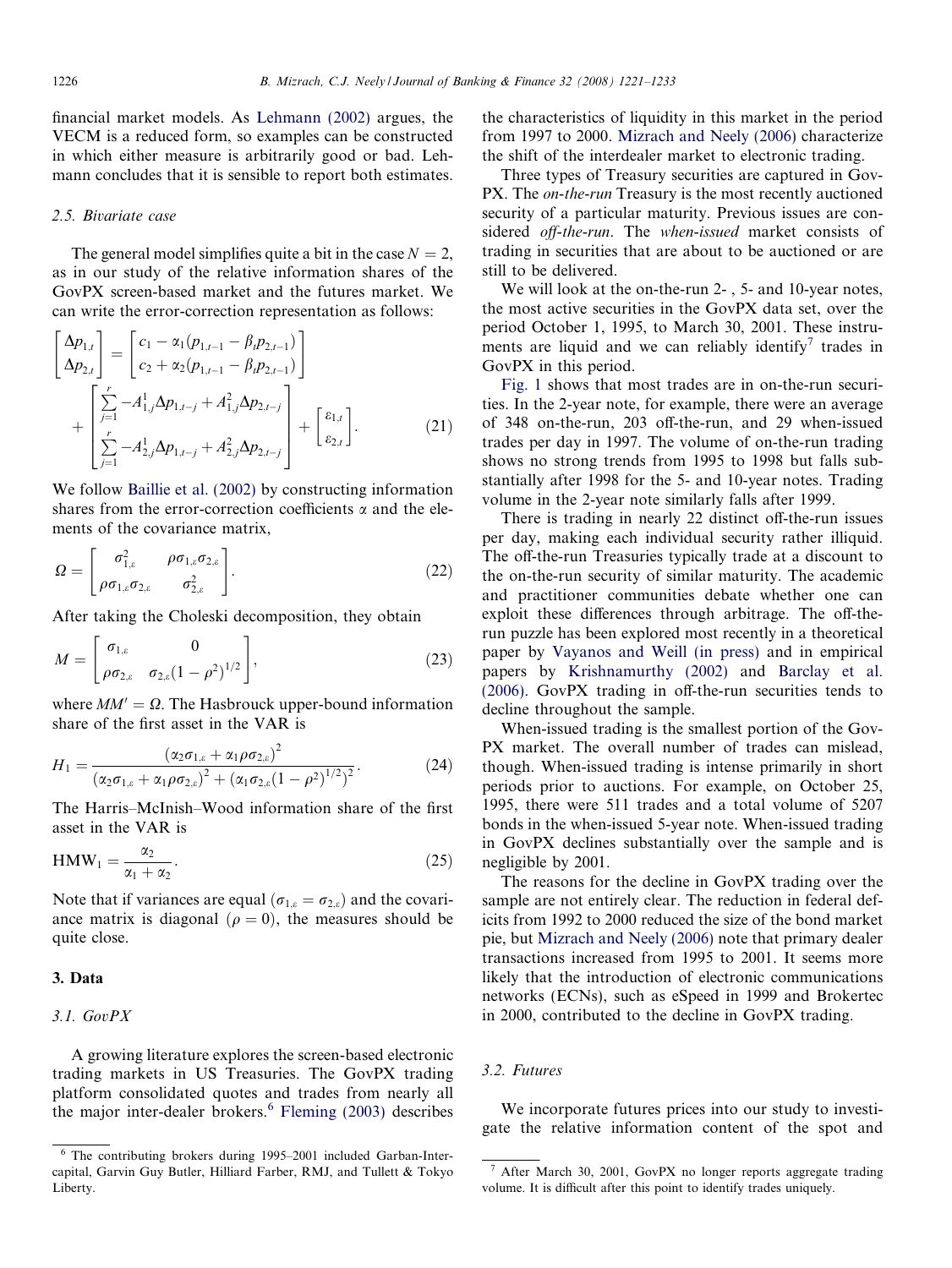<span id="page-6-0"></span>

Fig. 1. GovPX trading activity. Notes: The entries are annual averages of daily trading volume from the GovPX trading platform. The on-the-run Treasury security is the most recently auctioned security of that maturity. The rest are considered off-the-run. The when-issued market consists of trading in securities that are about to be auctioned.

futures markets. Futures markets permit small trades of standardized assets at relatively low cost or settlement risk. The information content of spot and futures trades differs from market to market. In stock markets, for example, futures prices generally incorporate information about market trends more rapidly than those of individual stocks (e.g., [de Jong and Nijman, 1997](#page-12-0)). In foreign exchange, the



Fig. 2. Futures market trading activity. Notes: We report annual average trading activity in the 2-, 5-, and 10-year CBOT futures contracts. The calculations are based on a continuous futures contract, assuming that contracts rollover on the first day of the expiration month. The CBOT 2 year futures data for 1999 are incomplete, so we do not report an average for that year.

evidence is mixed. [Hutcheson \(2003\)](#page-12-0) finds that the highly liquid spot market leads the futures prices. [Martens and](#page-12-0) [Kofman \(1998\)](#page-12-0) find that indicative Reuter's FXFX spot market quotes do not subsume the futures market quotes and [Rosenberg and Traub \(2005\)](#page-12-0) report that futures order flow seems to dominate in price discovery. Ex ante, it is not obvious whether spot or derivatives markets should dominate in bond price discovery. Failing to account for futures prices in a study of Treasury market price discovery could lead to mistaken inference.

We use 2-, 5- and 10-year historical futures transactions prices, time-stamped to the second.<sup>8</sup> These notes trade on the CBOT in an open outcry auction from 8:20 AM to 3:00 PM Eastern time. We have floor session data from all three instruments.

This paper follows the usual practice of splicing futures data at the beginning of contract expiry months: March, June, September and December. For example, settlement prices for the futures contract expiring in March 1996 are collected for all trading days in December 1995 and January and February 1996. Then data pertaining to June 1996 contracts are collected from March, April and May 1996 trading dates. We follow a similar procedure for the September and December contracts. This method avoids pricing problems near final settlement that result from illiquidity [\(Johnston et al., 1991](#page-12-0)).

Fig. 2 shows that, in this time period, the most liquid futures market is the 10-year note with an average of 560 trades per day over the whole sample. The 5-year is second with an average of 280 trades per day. The 2-year is a distant third with 47 trades per day.

There are increasing numbers of trades in all futures contracts during the 1995–2001 sample. We will see that

<sup>8</sup> Contract details on the Treasury futures may be found at [http://](http://www.cbot.com/cbot/pub/page/0,3181,830,00.html) [www.cbot.com/cbot/pub/page/0,3181,830,00.html.](http://www.cbot.com/cbot/pub/page/0,3181,830,00.html)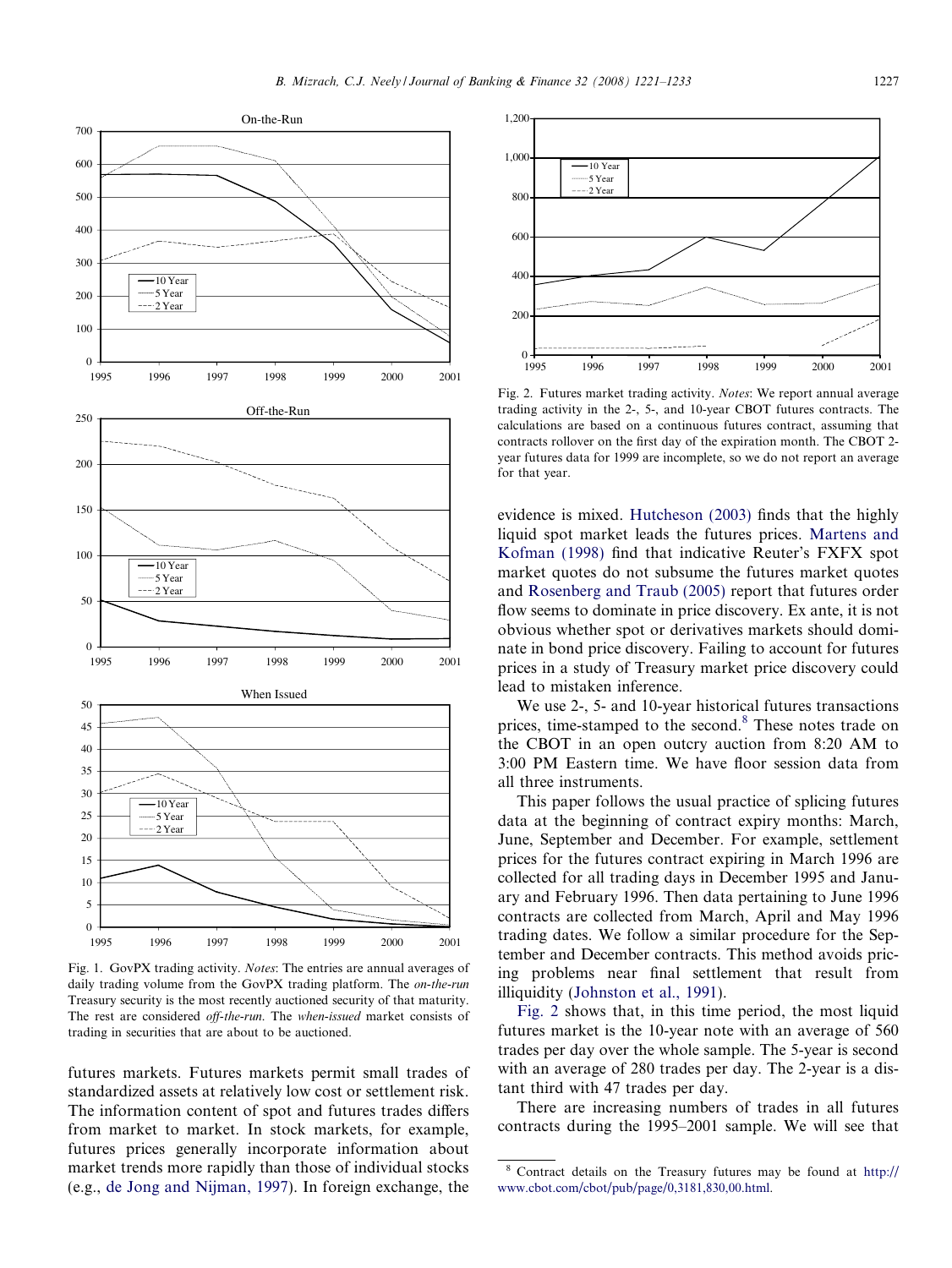this trend is mirrored in increasing futures market information shares.

# 4. Estimates of the information shares

We report the HMW and both the Hasbrouck lowerand upper-bound estimates of the GovPX market information share. To compute the Hasbrouck upper (lower) bound, we place the spot market first (second) in the bivariate VAR. We examine the three most liquid spot market securities, the 2-, 5- and 10-year on-the-run spot bonds, and their maturity matched futures contracts.

Fig. 3 shows the annual averages from 1995 to 2001 of daily information shares.

[Table 1](#page-8-0) shows the annual averages for the information shares, illustrated in Fig. 3, and the  $\alpha$  and  $\beta$  coefficients from the VARs. We report bootstrap standard errors for each.

We explored two ways in which the  $\beta'$ s might vary during the day. The first model we considered was where  $\beta$ changed between the morning, 08:20 to 12:00, and then from 12:00 to 15:00. The second model permitted each  $\beta$ to be a function of a constant and a time trend. Statistical tests failed to reject a constant  $\beta$  against these alternatives only about as often as one would expect under the null.

The Hasbrouck and HMW estimates of the GovPX information shares display common patterns across instruments and over time. First, the GovPX information share measures are negatively related to the maturity of the instruments and the trading activity in the futures market. That is, the GovPX share is highest for 2-year notes, where it ranges from 42% to 86%, depending on the measure and the time period. The GovPX share for 5-year notes is lower, varying from 21% to 72%. Finally, the GovPX shares are lowest for the 10-year notes; the Hasbrouck upper-bound never exceeds 50%.

The second common pattern is that all the GovPX information shares rise from 1995, peaking in 1998. The Hasbrouck estimates for the 2- and 5-year notes indicate that most price discovery occurs in the spot market in 1998. The  $H_U$  estimate of the GovPX share for the 10-year note hovers just below 50% in that year.

After 1999, GovPX trading volume and information shares decline for all three markets. For example, by 2001, GovPX performs only 27% of the price discovery in the 5-year market, according to the  $H<sub>U</sub>$  measure. Likewise, the  $H_U$  estimate of the GovPX share of the 10-year market declines very rapidly after 1998, falling to only 17% in 2001.<sup>9</sup> The Hasbrouck estimates of the GovPX share of the 2-year market also decline, but GovPX retains the majority share of the shortest maturity market, for both Hasbrouck measures. The HMW estimate of the GovPX share of the 2-year market also falls by 2001, to 42%.



Fig. 3. Spot market information shares, 1995–2001. Notes: The figures show the annual averages of the daily information share estimates for the spot market. We use 1-min returns. The upper-bound Hasbrouck information share [\(18\),](#page-4-0) places the spot market first in a bivariate system, and the lower-bound places it second. The Harris–McInish–Wood information share is given by [\(20\)](#page-4-0).

To assess the robustness of our results to the specification of  $\beta$ , we reestimated information shares under two alternative assumptions: (1)  $\beta$  equals its annual mean value from [Table 3](#page-9-0) for *each* day of the year; (2)  $\beta$  equals 1, removing it from the analysis. These changes produce very modest (0–10%) level shifts in the average 2-year information shares but very similar information shares for the

<sup>9</sup> [Campbell and Hendry \(2006\)](#page-12-0) report a 23.3% average spot market information share across four months in 2000 for the 10-year/10-year combination.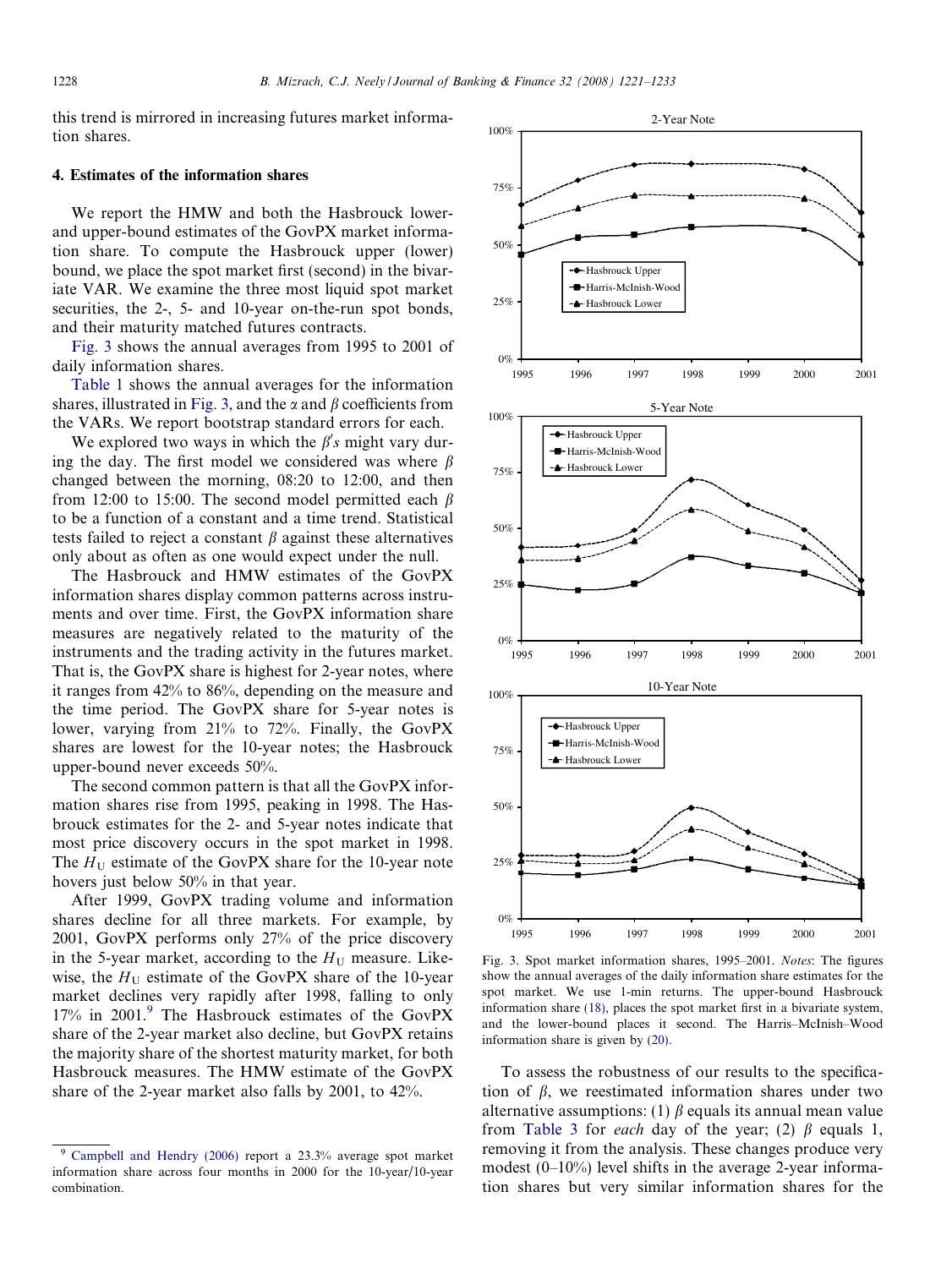<span id="page-8-0"></span>Table 1 VAR estimates

|            | $H_{\rm U}$ | <b>HMW</b> | $H_{\rm L}$ | $\beta$ | $\alpha_1$ | $\alpha_2$ |
|------------|-------------|------------|-------------|---------|------------|------------|
| $2$ -year  |             |            |             |         |            |            |
| 1995       | 0.678       | 0.460      | 0.585       | 0.906   | 0.065      | 0.041      |
|            | (0.032)     | (0.020)    | (0.028)     | (0.010) | (0.007)    | (0.003)    |
| 1996       | 0.785       | 0.533      | 0.661       | 0.908   | 0.060      | 0.046      |
|            | (0.018)     | (0.010)    | (0.017)     | (0.008) | (0.003)    | (0.002)    |
| 1997       | 0.853       | 0.546      | 0.718       | 0.923   | 0.046      | 0.044      |
|            | (0.013)     | (0.008)    | (0.013)     | (0.007) | (0.003)    | (0.002)    |
| 1998       | 0.857       | 0.579      | 0.716       | 0.911   | 0.056      | 0.043      |
|            | (0.018)     | (0.016)    | (0.015)     | (0.030) | (0.192)    | (0.006)    |
| 2000       | 0.833       | 0.570      | 0.703       | 0.903   | 0.051      | 0.047      |
|            | (0.014)     | (0.009)    | (0.013)     | (0.004) | (0.003)    | (0.002)    |
| 2001       | 0.642       | 0.419      | 0.546       | 0.931   | 0.101      | 0.050      |
|            | (0.045)     | (0.015)    | (0.041)     | (0.004) | (0.008)    | (0.005)    |
| 5-year     |             |            |             |         |            |            |
| 1995       | 0.415       | 0.249      | 0.358       | 0.983   | 0.192      | 0.052      |
|            | (0.029)     | (0.015)    | (0.000)     | (0.006) | (0.008)    | (0.005)    |
| 1996       | 0.425       | 0.226      | 0.365       | 0.985   | 0.220      | 0.051      |
|            | (0.012)     | (0.007)    | (0.013)     | (0.002) | (0.006)    | (0.003)    |
| 1997       | 0.493       | 0.253      | 0.444       | 0.989   | 0.227      | 0.060      |
|            | (0.014)     | (0.008)    | (0.014)     | (0.004) | (0.003)    | (0.003)    |
| 1998       | 0.716       | 0.374      | 0.585       | 0.985   | 0.129      | 0.054      |
|            | (0.011)     | (0.010)    | (0.011)     | (0.003) | (0.006)    | (0.004)    |
| 1999       | 0.606       | 0.333      | 0.488       | 0.961   | 0.133      | 0.060      |
|            | (0.017)     | (0.009)    | (0.015)     | (0.002) | (0.005)    | (0.005)    |
| 2000       | 0.494       | 0.300      | 0.418       | 0.959   | 0.173      | 0.068      |
|            | (0.017)     | (0.010)    | (0.019)     | (0.005) | (0.008)    | (0.002)    |
| 2001       | 0.269       | 0.213      | 0.221       | 0.959   | 0.124      | 0.031      |
|            | (0.028)     | (0.018)    | (0.034)     | (0.005) | (0.003)    | (0.004)    |
| $10$ -year |             |            |             |         |            |            |
| 1995       | 0.284       | 0.204      | 0.261       | 0.993   | 0.184      | 0.042      |
|            | (0.024)     | (0.013)    | (0.029)     | (0.004) | (0.007)    | (0.004)    |
| 1996       | 0.282       | 0.196      | 0.246       | 0.994   | 0.166      | 0.037      |
|            | (0.014)     | (0.008)    | (0.013)     | (0.002) | (0.003)    | (0.002)    |
| 1997       | 0.302       | 0.221      | 0.264       | 0.999   | 0.157      | 0.0360     |
|            | (0.010)     | (0.007)    | (0.009)     | (0.003) | (0.003)    | (0.003)    |
| 1998       | 0.496       | 0.266      | 0.400       | 0.993   | 0.119      | 0.032      |
|            | (0.016)     | (0.014)    | (0.021)     | (0.015) | (0.059)    | (0.004)    |
| 1999       | 0.388       | 0.221      | 0.318       | 0.987   | 0.101      | 0.021      |
|            | (0.009)     | (0.010)    | (0.013)     | (0.002) | (0.004)    | (0.004)    |
| 2000       | 0.290       | 0.183      | 0.244       | 0.972   | 0.137      | 0.024      |
|            | (0.013)     | (0.009)    | (0.013)     | (0.003) | (0.004)    | (0.002)    |
| 2001       | 0.172       | 0.148      | 0.145       | 0.975   | 0.108      | 0.014      |
|            | (0.026)     | (0.015)    | (0.016)     | (0.009) | (0.006)    | (0.001)    |

Notes: The table shows the annual averages of the daily information share estimates for the GovPX spot market. We use 1-min returns.  $H_U$  is the Hasbrouck information share [\(18\)](#page-4-0), with the spot market first in a bivariate system, and  $H_L$  places it second. HMW is the Harris–McInish–Wood information share [\(20\)](#page-4-0).  $\beta$ ,  $\alpha_1$  and  $\alpha_2$  are the parameters from the VAR system [\(5\) and \(6\).](#page-2-0) Bootstrap standard errors are in parentheses.

5- and 10-year cases. Neither choice for  $\beta$  affected the qualitative pattern of a gradual rise and then decline of the GovPX market.

Both GovPX and futures markets influence tatonnement in the US Treasury market, but the growth of ECNs like eSpeed and BrokerTec, which debuted in 1999 and 2000, respectively, lead to a growing dominance of the futures market over the voice-assisted market in price discovery.<sup>10</sup>

| Table 2              |  |  |
|----------------------|--|--|
| Speeds of adjustment |  |  |

|                            | 2-year |        | 5-year |        | 10-year |        |  |
|----------------------------|--------|--------|--------|--------|---------|--------|--|
|                            | Min    |        | Min    | Max    | Min     | Max    |  |
| GovPX spot market          |        |        |        |        |         |        |  |
| Year                       | 2001   | 1995   | 2000   | 2001   | 1995    | 2001   |  |
| $\alpha$                   | 0.0496 | 0.0409 | 0.0680 | 0.0314 | 0.0424  | 0.0139 |  |
| Half-life (min)            | 14     | 17     | 10     | 22     | 16      | 49     |  |
| <b>CBOT</b> futures market |        |        |        |        |         |        |  |
| Year                       | 2001   | 1997   | 1997   | 1998   | 1995    | 2001   |  |
| $\alpha_1$                 | 0.1006 | 0.0458 | 0.2269 | 0.1287 | 0.1838  | 0.1083 |  |
| Half-life (min)            | 7      | 15     | 3      | 6      | 4       | 7      |  |

Notes: The table reports maximum and minimum half lives implied by the daily average partial adjustment coefficients in the GovPX spot market,  $\alpha_2$ and the CBOT futures market,  $\alpha_1$ . Half-lives are the expected number of minutes for 50% of a shock to the spot market to dissipate.

The parameters used to construct the price discovery measures also imply estimates of the half-lives of the deviations from equilibrium. For example, in 1995, the average partial adjustment coefficient for the 10-year spot market is 0.0424. This value implies a half-life of noisy shocks in the spot market of  $16$  min.<sup>11</sup> The average partial adjustment coefficient falls to 0.0139 in 2001, raising the half life to 49 min. Table 2 reports similar estimates for the 2- and 5 year notes. For the 5- and 10-year notes, the difference between maximum and minimum half-lives is substantial. The maximum half life for the 5- and 10-year notes are more than two and three times the level of the minimum half lives.

Adjustment in the futures market is quicker, never taking more than 15 min. For the actively traded 5- and 10 year contracts, adjustment occurs in 7 min or less. These estimates provide an intuitive measure of the time necessary to correct disequilibria.

#### 5. Predictability of information share

What observable characteristics of market structure explain information shares? [Yan and Zivot \(2004\)](#page-12-0) address this question in a structural VAR. We consider the question using the time series of daily estimates of the spot market's information share,  $IS_t$ , for both the HMW and the upperbound  $^{12}H_U$  measures. To determine whether liquidity measures explain information shares, we estimate the regression,

$$
\ln(\text{IS}_{1,t}/(1-\text{IS}_{1,t})) = c + b_1 \ln(S_{1,t}/(S_{1,t} + S_{2,t})) + b_2 \ln(N_{1,t}/(N_{1,t} + N_{2,t})) + b_3 \ln(\text{RV}_{1,t}/(\text{RV}_{1,t} + \text{RV}_{2,t})) + b_4 \times \text{Trend} + \varepsilon_t,
$$
(26)

<sup>&</sup>lt;sup>10</sup> [Mizrach and Neely \(2006\)](#page-12-0) discuss the rise of Treasury ECNs.

<sup>&</sup>lt;sup>11</sup> That is, 16 is the smallest integer, *i*, such that  $0.5 > (1 - 0.0424)^i$ .

<sup>&</sup>lt;sup>12</sup> Liquidity measures also explain lower bound estimates; results omitted for brevity.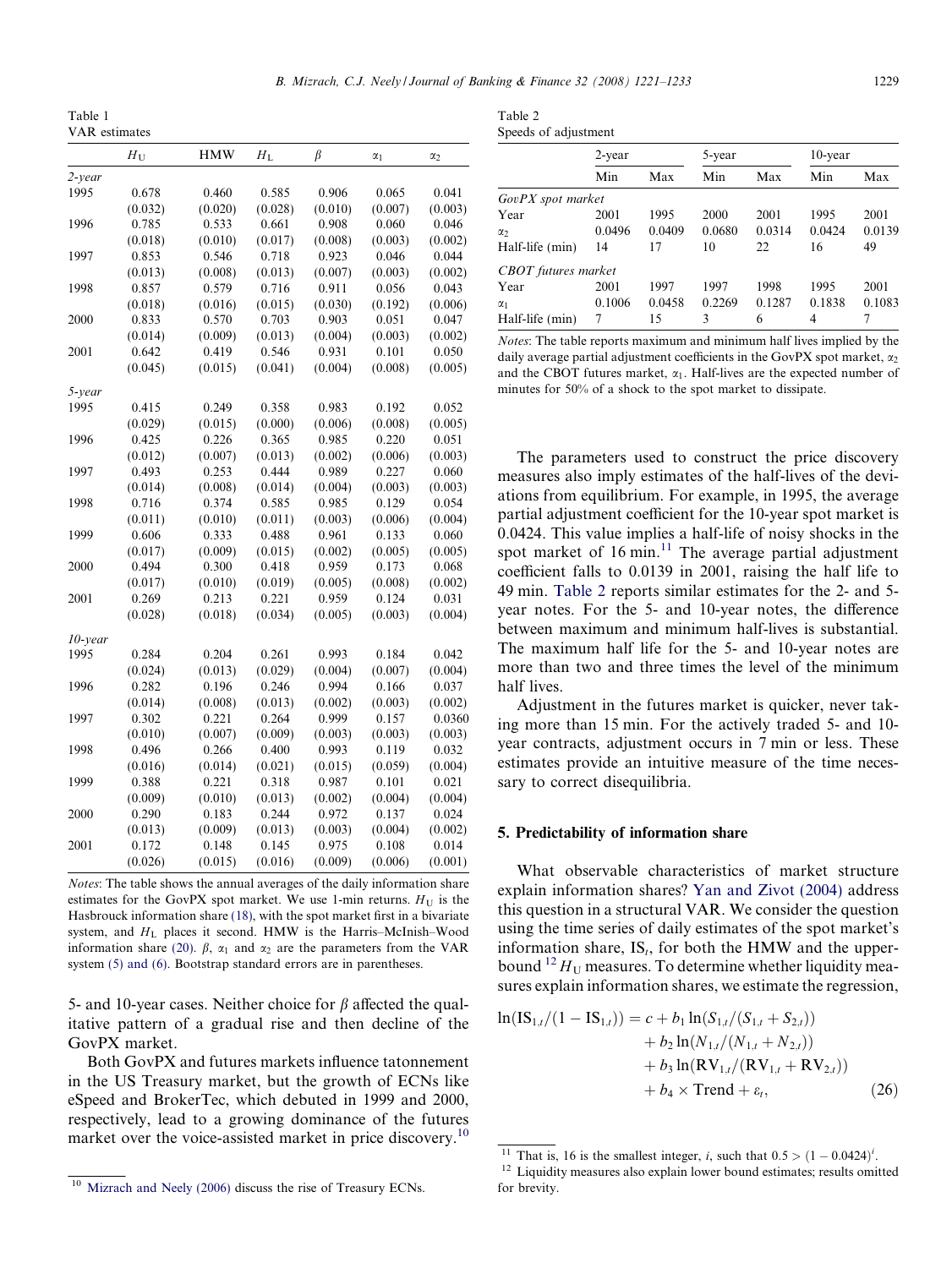<span id="page-9-0"></span>Table 3 Models for the information share

| Maturities | Hasbrouck          |                   |                |                   |                | $R^2$ | <b>HMW</b>        |                   |                |                   | $R^2$          |      |
|------------|--------------------|-------------------|----------------|-------------------|----------------|-------|-------------------|-------------------|----------------|-------------------|----------------|------|
|            | Constant           | <b>Spreads</b>    | Trades         | <b>RV</b>         | Trend          |       | Constant          | <b>Spreads</b>    | Trades         | RV                | Trend          |      |
| $2$ -year  | $-0.18$<br>(0.61)  | $-1.14$<br>(0.57) | 3.08<br>(0.66) | $-3.02$<br>(0.60) | 0.18<br>(0.07) | 0.05  | $-3.15$<br>(0.30) | $-2.60$<br>(0.28) | 0.88<br>(0.33) | $-1.21$<br>(0.30) | 0.11<br>(0.03) | 0.13 |
| 5-year     | $-11.39$<br>(0.97) | $-9.63$<br>(0.97) | 0.34<br>(0.52) | $-3.11$<br>(0.96) | 0.54<br>(0.06) | 0.21  | $-6.37$<br>(0.55) | $-3.16$<br>(0.54) | 0.49<br>(0.29) | $-2.44$<br>(0.54) | 0.28<br>(0.04) | 0.13 |
| $10$ -year | $-6.61$<br>(0.61)  | $-2.55$<br>(0.49) | 1.26<br>(0.21) | $-4.46$<br>(0.63) | 0.67<br>(0.06) | 0.15  | $-5.20$<br>(0.38) | $-1.58$<br>(0.31) | 0.36<br>(0.13) | $-2.63$<br>(0.40) | 0.26<br>(0.04) | 0.09 |

*Notes*: The table reports estimates of [\(26\).](#page-8-0) The dependent variable is a transformation  $(\ln(S/(1 - IS)))$  of the Hasbrouck upper-bound or Harris– McInish–Wood (right panel) information share for the spot market in a bivariate system with the maturity matched futures market. Regressions use daily data from October 1, 1995, to March 30, 2001. Standard errors are in parentheses. Bold type indicates coefficients that are statistically significant at the 5% level.

where  $IS_{1,t}$ , represents the spot market's daily HMW or H share and  $N_{1,t}$  and  $N_{2,t}$  are the daily number of trades in the cash and futures market.<sup>13</sup>  $S_{1,t}$  and  $S_{2,t}$  are the [Thompson](#page-12-0) [and Waller \(1988\)](#page-12-0) daily average spreads, for the spot and futures markets, respectively,

$$
S_t^{\text{TW}} = \sum_{i=1}^T |p_i - p_{i-1}|^+ / T^+, \tag{27}
$$

 $T^+$  is the number of non-zero changes in the transactions prices on day  $t$ .<sup>14</sup> We transform the dependent variable to alleviate the distributional problems associated with limited dependent variables. RV is the annualized daily realized volatility based on 5-min, linearly interpolated returns. The time trend is a simple linear trend.

We hypothesize that a smaller bid-ask spread expedites the tatonnement,  $b_1 < 0$ . We further consider whether greater liquidity (trades) should also contribute to a larger information share,  $b_2 > 0$ . Finally, noisy trades should diminish the information share, so we anticipate that  $b_3 < 0$ .

We filter out 1% of the days where trading activity is skewed heavily toward either the spot or futures markets. The days of disproportionate activity in futures markets are usually associated with holidays or the very end of the sample. The spot market tends to have disproportionate activity near the futures contract rollover points, when volume is shifting between futures contracts. Eliminating these outliers allows us to more precisely estimate the impact of trading activity on information shares.

Table 3 illustrates that microstructure variables strongly explain the GovPX information share estimates. For both the Hasbrouck upper-bound and HMW shares, an increase in relative spread in the spot market decreases the spotmarket information share in all six combinations. An increase in the realized volatility of the spot market also lowers information significantly across all maturities. The spot market's information share rises with its proportion of trades in the cash market, but the results are significant only for the 2- and 10-year.

The  $\overline{R}^2$ s from Eq. [\(26\)](#page-8-0) range from just 5% for the 2-year Hasbrouck estimates to 21% for the 5-year. We conclude that standard liquidity measures strongly capture daily fluctuations in the information share.

We think the ability to quickly compute a back-of-theenvelope estimate of information share will be of great practical value. For example, we are missing the data for 1999 from the CBOT for the 2-year note futures, but we can calculate an estimate of the GovPX information share for 1998. Interpolating average spreads and trades between 1998 and 2000, we obtain the following estimate for the 1999 HMW information share:

$$
\ln(\text{IS}_1/(1-\text{IS}_1)) = -3.150 - 2.601 \times -0.9351
$$
  
+ 0.882 \times -0.1696 - 1.206 \times -0.6722  
+ 0.107 \times 4.5  
= 0.4249

which implies an HMW share of 60.46%. Averaging the 1998 and 2000 shares would produce a lower estimate of 50.11%.

The model can also be applied out-of-sample. Using actual futures trading activity and spreads in the 10-year note for 2002, and (optimistically) assuming that GovPX measures stay at 2001 levels, we compute a Hasbrouck upper-bound of

$$
\ln(\text{IS}_1/(1-\text{IS}_1)) = -6.612 - 2.553 \times -0.3148
$$
  
+ 1.263 \times -3.0921 - 4.463 \times -0.8045  
+ 0.666 \times 7.5  
= -4.7186

which translates into an information share of less than 1%.

We next turn to how the release of public information affects information shares.

#### 6. Macro and FOMC announcements

The literature on Treasury microstructure has focused on the release of public information. These event studies

 $\frac{13}{13}$  We have volume data for the spot market only; but, in any case, we found trades dominated volume in every specification.

<sup>&</sup>lt;sup>14</sup> We have only transactions prices for the futures market, so we are unable to compute quoted spreads. In the GovPX data, the correlation between quoted spreads and the Thompson and Waller spreads is 0.99.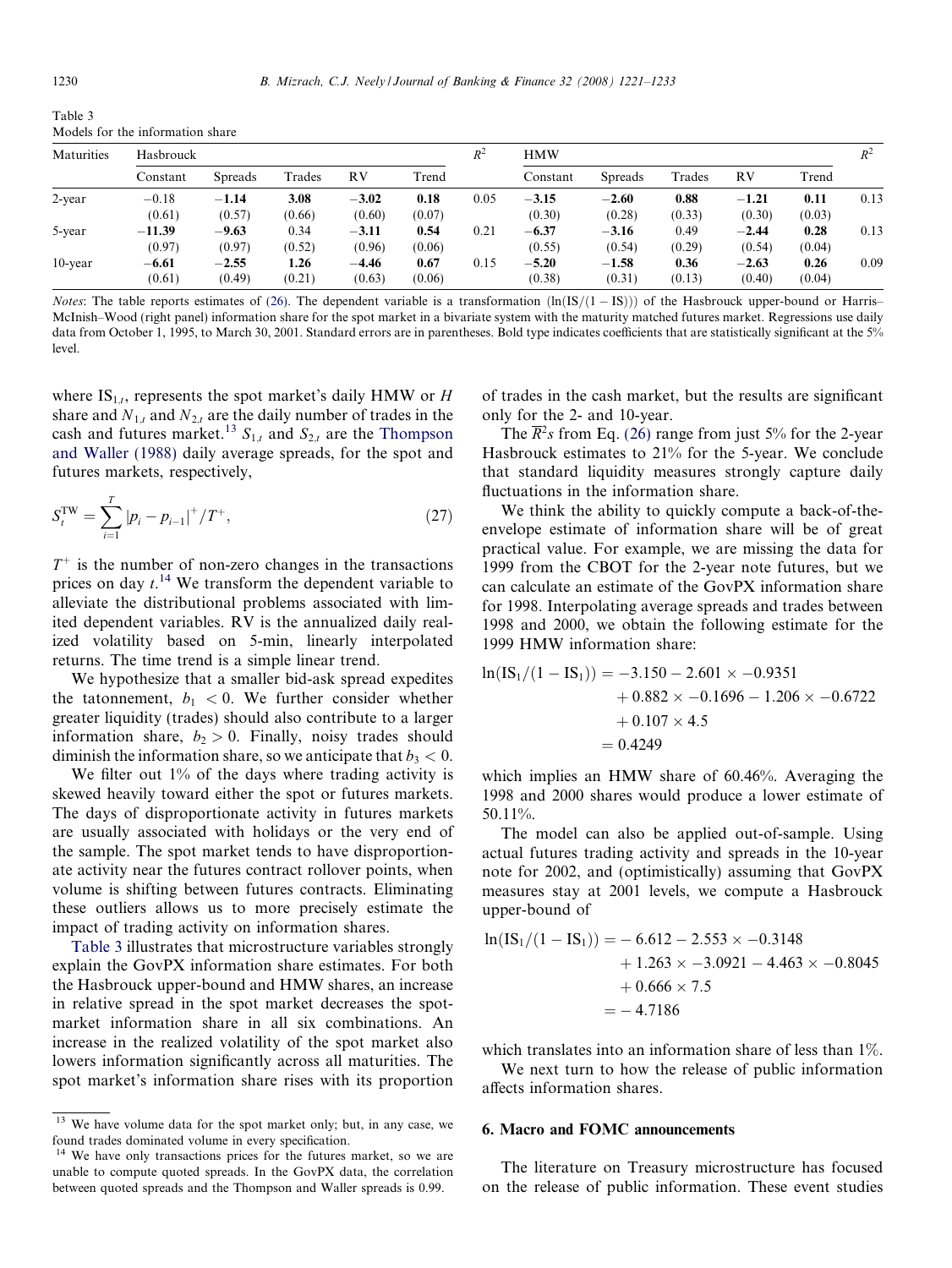<span id="page-10-0"></span>provide an opportunity to assess the possible changes in liquidity and information shares. As [Fleming and Remolo](#page-12-0)[na \(1999b\)](#page-12-0) note: ''In contrast to stock prices, US Treasury security prices largely react to the arrival of public information on the economy". [Brandt and Kavajecz \(2004\)](#page-12-0) draw a more cautious conclusion, finding that order flow imbalances can explain up to 26% of the day-to-day variation in yields on non-announcement days. Our focus here is on information shares and if they change substantially during macroeconomic and/or FOMC announcements.

Why do we control for these announcements? Because the timing of such announcements is predictable, individuals can anticipate that prices might change quickly and might choose to trade in one of the markets based on an ability to observe prices and trade rapidly. The average level of activity in the spot versus futures markets might not be informative about the market's contribution to price discovery around the times of macro announcements. Therefore it is important to control for such announcements in assessing the influence of trading activity and spreads on price discovery measures.

### 6.1. Data

We have data on the dates and times of eight important US macroeconomic announcements and three types of FOMC-related events. One group of macro announcements is related to the labor market: (1) initial jobless claims; (2) employees on non-farm payrolls. The second group provides information about prices: (3) consumer price index; (4) producer price index. The remaining four provide information about business cycle conditions: (5) durable goods; (6) housing starts; (7) trade balance of goods and services; and (8) leading indicators. These are the same announcements used in [Green \(2004\)](#page-12-0), except for retail sales. We also look at (9) the FOMC announcements, (10) releases of minutes, and (11) unexpected FOMC events. All of these are predictable except the unexpected FOMC events.

Several studies, including: [Fleming and Remolona \(1997,](#page-12-0) [1999a\), Balduzzi et al. \(2001\), Huang et al. \(2002\), Green](#page-12-0) [\(2004\), and Brandt et al. \(2007\),](#page-12-0) have looked at the impact of macroeconomic announcements on the spot bond market. [Fleming and Remolona \(1997, 1999a\)](#page-12-0) find that the surprise components of macroeconomic announcements are associated with the largest increases in trading volume and the largest price shocks in the GovPX bond market (all instruments) from August 23, 1993, to August 19, 1994. [Balduzzi et al. \(2001\)](#page-12-0) find that 17 news releases influence bonds of various maturities in different ways. The adjustment to news occurs within 1 min and bid-ask spreads return to normal values after five to 15 min, but increases in volatility and trading volume persist. [Huang et al. \(2002\)](#page-12-0) study trading patterns, announcement effects and volatility–volume relations in the trading behavior of primary dealers in the 5-year Treasury note inter-dealer broker market. [Brandt et al. \(2007\)](#page-12-0) control for macroeconomic announcements in estimating the impact of bond market order flow on prices. [Boukus and Rosenberg \(2006\)](#page-12-0) examine the effect of FOMC minutes releases on the Treasury yield curve.

[Ederington and Lee \(1993\)](#page-12-0) examine the impact of monthly economic announcements on Treasury bond futures prices. The employment, PPI, CPI and durable goods orders releases produce the greatest impact of the 9 significant announcements, out of 16 studied. [Andersen](#page-12-0) [et al. \(2007\)](#page-12-0) study the reaction of international equity, bond and foreign exchange markets to U.S. macroeconomic announcements.

The only paper to look directly at bond market information shares during times of stress is [Upper and Werner](#page-12-0) [\(2002\)](#page-12-0). Comparing relatively illiquid cheapest-to-deliver German Bund spot market prices to the futures market, their paper finds that the spot market contribution to price discovery during the 1998 Long Term Capital Management crisis is essentially zero.

#### 6.2. Information share on announcement days

To investigate whether information shares differ from normal on the days of macroeconomic announcements, we regress the Hasbrouck upper-bound and HMW information shares on a constant, the time trend, and a dummy variable,

$$
\ln(\text{IS}_{1,t}/(1-\text{IS}_{1,t})) = c + b_4 \times \text{Trend} + b_5 D_{i,t} + \varepsilon_t \tag{28}
$$

 $D_{i,t} = 1$  for days of the 11 announcements and zero otherwise. We use information shares computed earlier for the entire trading day, 8:20 to 15:00. Results for all three maturities are in [Table 4](#page-11-0).

We also test whether the announcements influence information shares through spreads and trades – or whether their effects are independent of those liquidity variables – by adding an announcement indicator to the model [\(26\)](#page-8-0),

$$
\ln(\text{IS}_{1,t}/(1-\text{IS}_{1,t})) = c + b_1 \ln(S_{1,t}/(S_{1,t} + S_{2,t})) + b_2 \ln(N_{1,t}/(N_{1,t} + N_{2,t})) + b_3 \ln(RV_{1,t}/(RV_{1,t} + RV_{2,t})) + b_4 \times \text{Trend} + b_5'D_{i,t} + \varepsilon_t
$$
 (29)

[Table 4](#page-11-0) displays the results of 28 and 29. The odd numbered columns of [Table 4](#page-11-0) show the coefficients,  $b_5$ , on the eight macro and three FOMC announcements, obtained by estimating (28). The dependent variables were the transformations of the  $H<sub>U</sub>$  measure (upper panel) and HMW shares (lower panel). The boldfaced coefficients are statistically significant at the 5% level. The top panel of [Table 4](#page-11-0) reveals that jobless claims, CPI, durables, PPI and non-farm payrolls are significant announcements. The CPI, PPI and payrolls are all significantly negative for the 5- and 10-year Hasbrouck shares. Jobless claims and PPI are significantly negative for the HMW shares for the 5- and 10-year markets. Non-farm payrolls and the unscheduled FOMC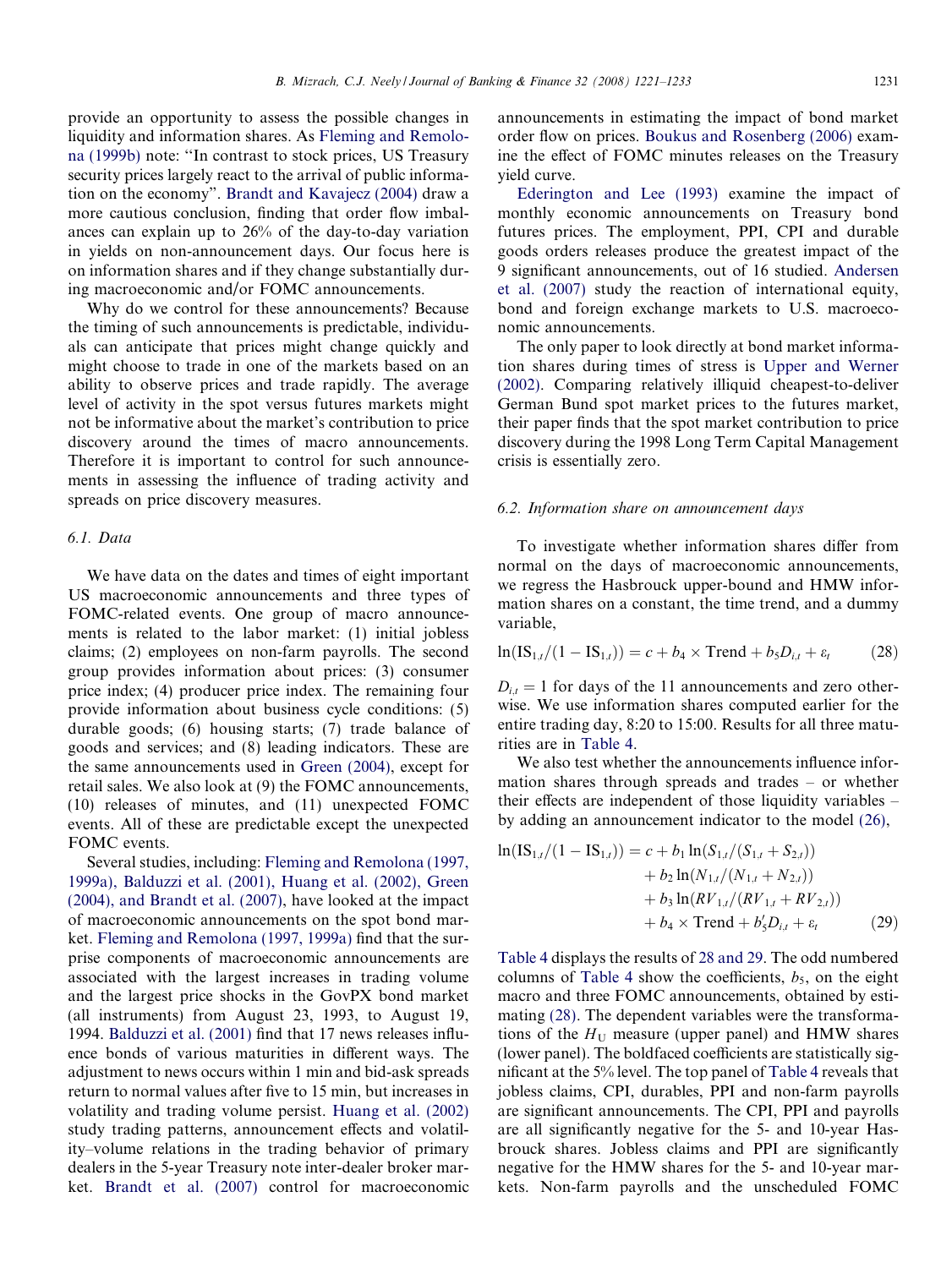<span id="page-11-0"></span>Table 4 Impact on information share of macro announcements

|                       | 2-year   |          | 5-year         |          | 10-year        |          |  |
|-----------------------|----------|----------|----------------|----------|----------------|----------|--|
|                       | $b_5$    | $b'_{5}$ | b <sub>5</sub> | $b'_5$   | b <sub>5</sub> | $b'_5$   |  |
| Hasbrouck             |          |          |                |          |                |          |  |
| Macro                 |          |          |                |          |                |          |  |
| Jobless               | $-0.042$ | $-0.071$ | $-0.340$       | $-0.127$ | $-0.289$       | $-0.151$ |  |
| <b>CPI</b>            | 0.379    | 0.346    | $-0.753$       | $-0.137$ | $-0.564$       | $-0.163$ |  |
| Durables              | $-1.224$ | $-1.275$ | $-0.440$       | $-0.251$ | $-0.206$       | 0.004    |  |
| Housing               | $-0.230$ | $-0.267$ | $-0.280$       | $-0.158$ | $-0.393$       | $-0.349$ |  |
| Leading<br>indicators | 0.061    | 0.000    | 0.111          | 0.249    | 0.295          | 0.369    |  |
| Trade                 | $-0.086$ | $-0.008$ | $-0.031$       | $-0.134$ | 0.045          | 0.005    |  |
| Payrolls              | 0.313    | $-0.052$ | $-1.423$       | $-0.020$ | $-0.655$       | 0.167    |  |
| PPI                   | 0.607    | 0.416    | $-1.301$       | $-0.556$ | $-0.866$       | $-0.392$ |  |
| <b>FOMC</b>           |          |          |                |          |                |          |  |
| Announcement          | 0.202    | 0.241    | $-0.762$       | $-0.430$ | $-0.483$       | $-0.505$ |  |
| Minutes               | 0.375    | 0.512    | $-0.021$       | 0.245    | $-0.463$       | $-0.338$ |  |
| Unscheduled           | $-0.300$ | $-0.379$ | $-1.223$       | $-0.244$ | $-0.538$       | $-0.057$ |  |
| <b>HMW</b>            |          |          |                |          |                |          |  |
| Macro                 |          |          |                |          |                |          |  |
| Jobless               | $-0.137$ | $-0.218$ | $-0.237$       | $-0.138$ | $-0.243$       | $-0.178$ |  |
| <b>CPI</b>            | 0.199    | 0.136    | $-0.564$       | $-0.326$ | $-0.311$       | $-0.106$ |  |
| Durables              | $-0.950$ | $-0.992$ | $-0.262$       | $-0.190$ | $-0.084$       | 0.031    |  |
| Housing               | $-0.070$ | $-0.028$ | $-0.182$       | $-0.115$ | $-0.255$       | $-0.221$ |  |
| Leading<br>indicators | 0.145    | 0.081    | 0.190          | 0.257    | 0.216          | 0.258    |  |
| Trade                 | 0.102    | 0.141    | 0.094          | 0.054    | 0.047          | 0.033    |  |
| Payrolls              | 0.378    | $-0.002$ | $-0.306$       | 0.247    | $-0.377$       | 0.030    |  |
| PPI                   | 0.258    | 0.119    | $-0.389$       | $-0.095$ | $-0.450$       | $-0.211$ |  |
| <b>FOMC</b>           |          |          |                |          |                |          |  |
| Announcement          | 0.085    | 0.035    | $-0.148$       | $-0.028$ | 0.168          | 0.142    |  |
| Minutes               | 0.252    | 0.371    | $-0.259$       | $-0.158$ | $-0.249$       | $-0.205$ |  |
| Unscheduled           | 2.332    | 2.080    | 0.134          | 0.548    | $-0.235$       | $-0.088$ |  |

Notes: The table reports estimates of [\(28\)](#page-10-0) in the first, third and fifth columns and those from [\(29\)](#page-10-0) in the second, fourth and sixth columns. The dependent variable is a transformation  $(ln(IS/(1 - IS)))$  of the Hasbrouck upper-bound (first panel) or Harris–McInish–Wood (second panel) information share for the GovPX market. The odd columns (labeled  $b_5$ ) report results from estimates that do not control for daily liquidity [\(28\),](#page-10-0) and the even columns (labeled  $b_5$ <sup>'</sup>) add relative spreads, trades and volatility [\(29\)](#page-10-0). Regressions use daily data from October 1, 1995, to March 30, 2001. Bold type indicates coefficients that are statistically significant at the two-sided 5% level.

announcements for the 2-year HMW share are the only coefficients which are significantly positive.

In summary, in 15 of 48 cases, macro announcements significantly lower the relative GovPX share of price discovery during the business day of the macro announcement. This shift in price discovery is especially likely to happen for the 5- and 10-year instruments. The declines are modest though. Over all announcements, the declines average 3.76% for the  $H_U$  and 0.70% for the HMW.<sup>15</sup> This does not indicate a dramatic preference for the futures market. Nevertheless, the statistically significant variables are associated with average declines of 3–16% in the GovPX information shares.

The even numbered columns of Table 4 show the coefficients  $b'_5$  on the macro and FOMC announcements in [\(29\)](#page-10-0). There are only 4 of 66 statistically significant regression coefficients after the inclusion of spreads, trades and realized volatility. The positive coefficients on non-farm payrolls and the unscheduled FOMC announcements for the 2-year note are no longer significant. For the  $H<sub>U</sub>$  measure of price discovery, the only significant impact remaining is durables for the 2-year note. The decline in statistical significance for macro announcements in [\(29\)](#page-10-0) indicates that relative liquidity and volatility subsume the explanatory impact. Of course, the news releases can be predicted in advance, while the changes in relative liquidity/volatility are much less predictable.

To check the robustness of these results, we recomputed information shares for the 1-h interval after typical macro announcement times, 8:30–9:30 a.m.. That is, we computed information shares, spreads, trade volume and volatility in a 1-h window and recomputed the regression results from [28 and 29](#page-10-0) to see if announcements and liquidity measures explain information shares within this narrow window. While we omit the full results for the sake of brevity, we find that as one might expect, news releases have a greater impact on information shares in a narrow window after announcements. Information shares for the spot market are significantly lower in the morning window for 20 of 48 macro announcements. The average impact on price shares over the 20 significant announcements range from 4% to 18%. After controlling for spreads, trades and volatility, however, only seven announcements are significant. Again, the relative liquidity/volatility variables subsume the information about releases. The most pertinent event is again the CPI with three significant negative coefficients, even after the inclusion of liquidity variables.

We think this provides some perspective on the results in this paper compared to the prior literature. Information shares of the more highly leveraged futures markets do often rise modestly but in a predictable way, consistent with changes in relative liquidity and volatility.

# 7. Conclusion

This paper has examined three very active spot and futures markets: the 2- and 5-year spot notes and 10-year spot bonds, and the corresponding futures markets. We analyzed high-frequency tick data from the GovPX trading platform and the Chicago Board of Trade over the period 1995–2001.

This paper is the first to investigate information shares in the price discovery process in the US bond market across a range of maturities, in both spot and futures markets. We employed bivariate VECM systems to estimate information shares for the common component of bond prices of similar maturities. GovPX information shares are highest in the 2-year note where futures market trading is the least active. The GovPX market's information shares rise from 1995 to 1998 for all instruments, but then decline significantly. By

<sup>&</sup>lt;sup>15</sup> We computed the average declines directly; they are not shown in the tables for the sake of brevity.